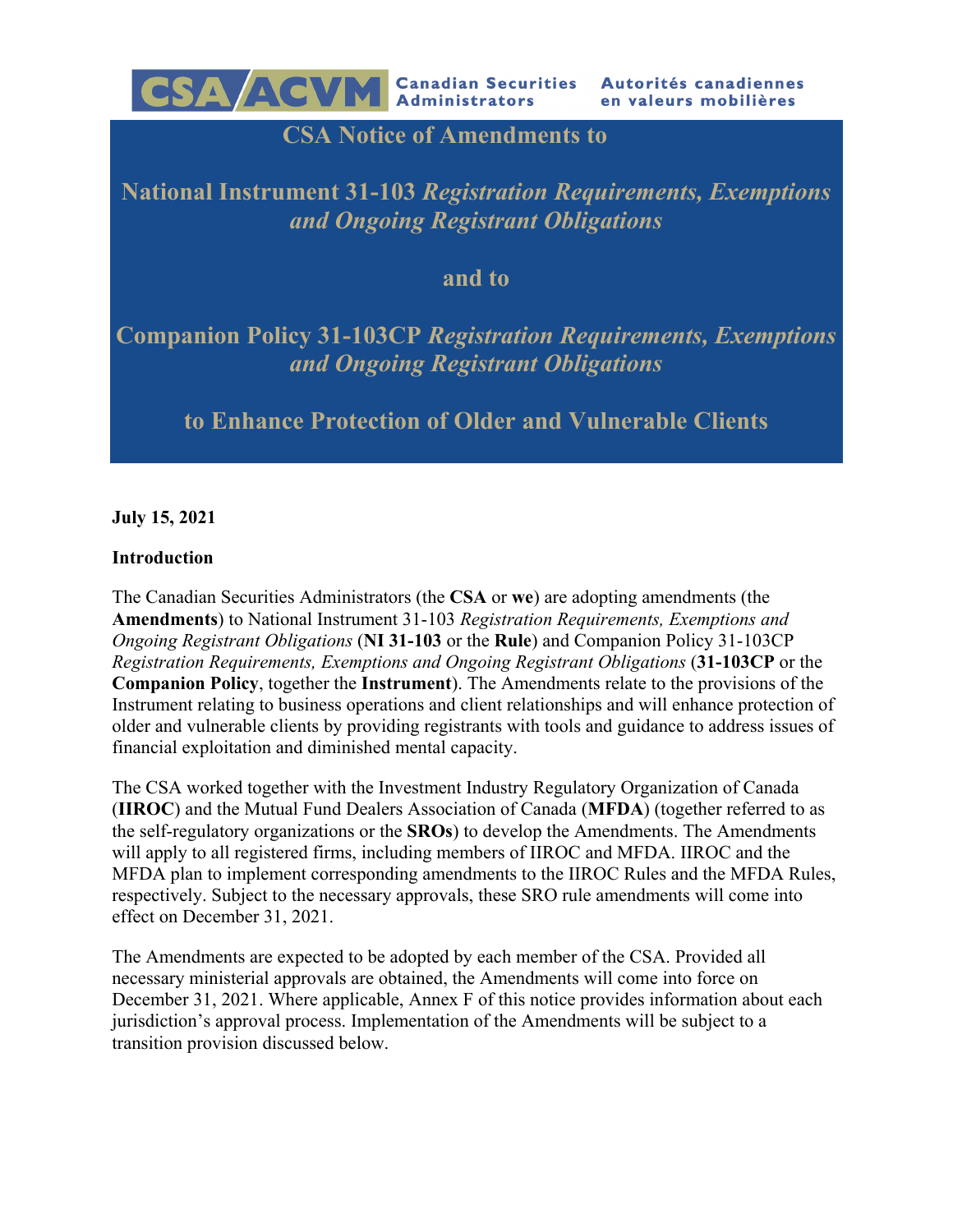This notice contains the following annexes:

- Annex A Summary of Comments and CSA Responses
- Annex  $B List$  of Commenters
- Annex  $C -$  Amendments to NI 31-103
- Annex  $D Black$  line showing changes to NI 31-103
- Annex  $E -$ Changes to 31-103CP
- Annex  $F -$  Adoption of the Amendments

This notice will also be available on the following websites of CSA jurisdictions:

www.albertasecurities.com www.lautorite.qc.ca www.bcsc.bc.ca www.fcaa.gov.sk.ca www.fcnb.ca www.mbsecurities.ca www.nssc.novascotia.ca www.osc.ca

#### **Substance and Purpose**

Seniors are a growing segment of investors whose needs and issues demand attention. Delivering strong investor protection and responding to the needs and priorities of older and vulnerable investors are key components of the CSA's mandate. The Amendments are part of the CSA's initiative to enhance protection of older and vulnerable clients by providing registrants with tools and guidance to address issues of financial exploitation and diminished mental capacity.

#### *Trusted Contact Person*

The Amendments will require registrants to take reasonable steps to obtain the name and contact information of a trusted contact person (**TCP**), as well as the client's written consent to contact the TCP in prescribed circumstances.

#### *Temporary Holds*

In addition, the Amendments will clarify that registered firms and registered individuals are not prohibited from placing a temporary hold on the purchase or sale of a security on behalf of a client or on the withdrawal or transfer of cash or securities from a client's account, provided that they take certain prescribed steps, in the following circumstances:

- where a registered firm reasonably believes that a vulnerable client is being financially exploited, or
- where a registered firm reasonably believes that the client does not have the mental capacity to make decisions involving financial matters.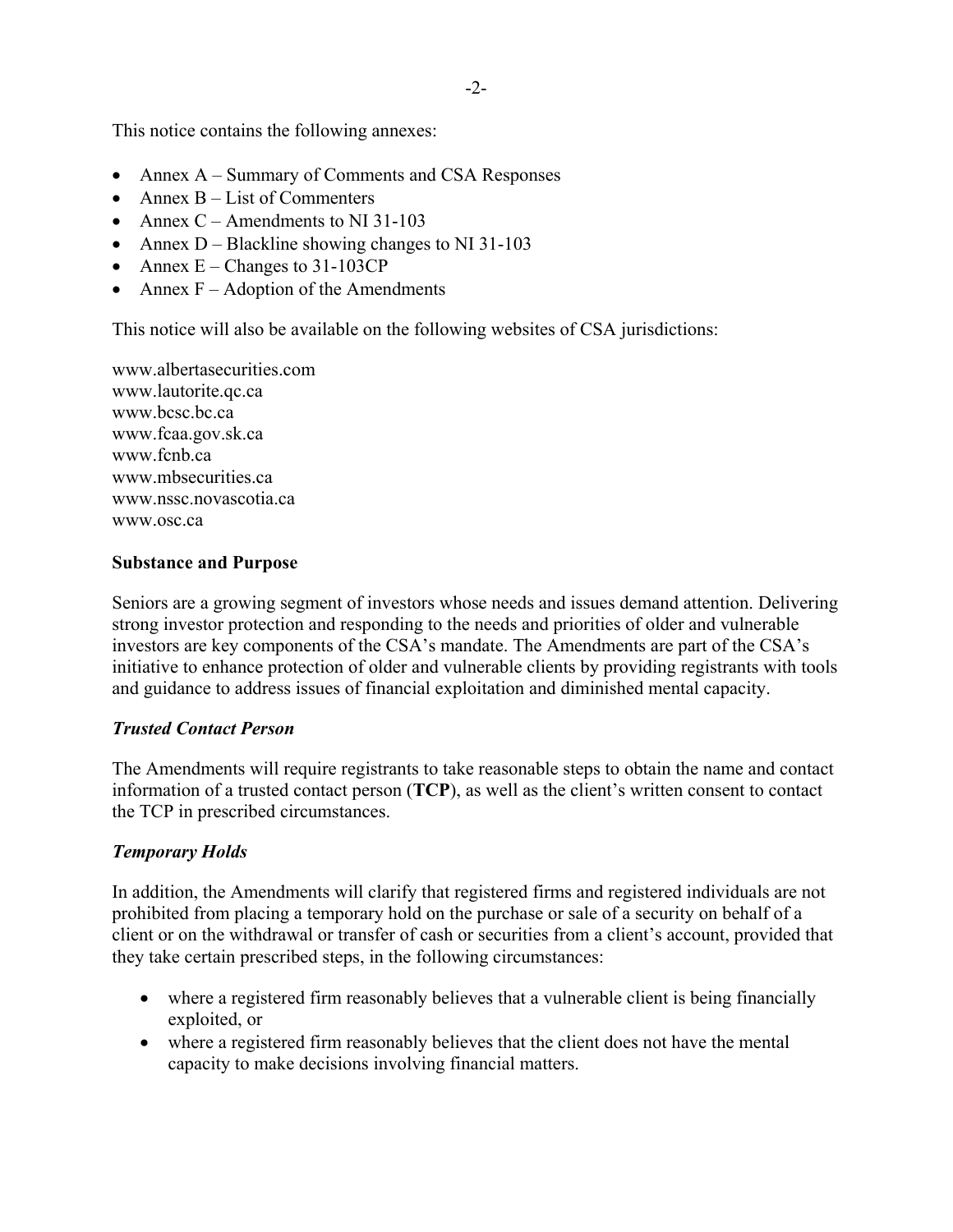#### **Background**

Canadians are living longer than ever before, and older Canadians are increasingly making up a greater proportion of the total population.<sup>1</sup> As investors live longer, there is a greater need for targeted financial advice and strategies associated with aging,<sup>2</sup> as well as the need to be more attuned to the sometimes-subtle changes clients may present as they age.

Registrants can be in a unique position to notice signs of financial exploitation, vulnerability, or diminished mental capacity because of the interactions they have with their clients and the knowledge they acquire through the client relationship.

The CSA acknowledges that in order to protect older and vulnerable clients, it is important to provide registrants with tools and guidance that they can use or rely on to take action against financial exploitation and to address issues arising from a client's diminished mental capacity, while being mindful of the importance of upholding client autonomy. It is also important to provide clients with avenues and the autonomy to protect themselves in vulnerable situations. We believe that the Amendments are a step towards achieving these goals.

The CSA recognizes that older clients are not a homogenous group and that not all older clients are vulnerable or unable to protect their own interests. The CSA also recognizes that not all vulnerable clients are older clients. Vulnerability can affect a client of any age, take many forms, and can be temporary, sporadic or permanent in nature.

#### **Relevant Publications**

1

We published proposed amendments to the Instrument for comment on March 5, 2020 (the **Proposals**), and refer to the Proposals for additional background on this initiative, including work by Canadian securities regulators over the past several years to address issues of financial exploitation and diminished mental capacity affecting older and vulnerable investors.<sup>3</sup> We also refer to publications released after the Proposals, including OSC Staff Notice 11-790 *Protecting Aging Investors through Behavioural Insights*, published in November 2020, which identifies behaviourally-informed techniques to encourage older clients to provide TCP information.

As provided in CSA Staff Notice 31-354 *Suggested Practices for Engaging with Older or Vulnerable Clients*, registered firms are encouraged to develop training programs for their employees on: (1) recognizing the potential warning signs that a client could be suffering from diminished mental capacity, how these changes can affect a client's financial decision-making abilities, and the implications that these changes may have for the client; and (2) detecting and responding to potential financial exploitation of their older or vulnerable clients, including training to identify warning signs that a power of attorney or limited trading authorization is

<sup>1</sup> In 2016, Canadian census data showed that approximately 5.9 million Canadians were aged 65 or older, representing nearly 17 per cent of Canada's total population. Source: Statistics Canada, "Census Profile, 2016 Census" (2016).

<sup>2</sup> Households led by Canadians aged 65 and older control approximately \$541 billion in non-pension financial assets, representing 39 per cent of total non-pension financial assets held by Canadian households. Source: Statistics Canada, Survey of Financial Security (2016).

<sup>3</sup> CSA Notice and Request for Comment, *Proposed Amendments to National Instrument 31-103 Registration Requirements, Exemptions and Ongoing Registrant Obligations and Changes to Companion Policy 31-103CP Registration Requirements, Exemptions and Ongoing Registrant Obligations to Enhance Protection of Older and Vulnerable Clients* (2020), 43 OSCB 1967.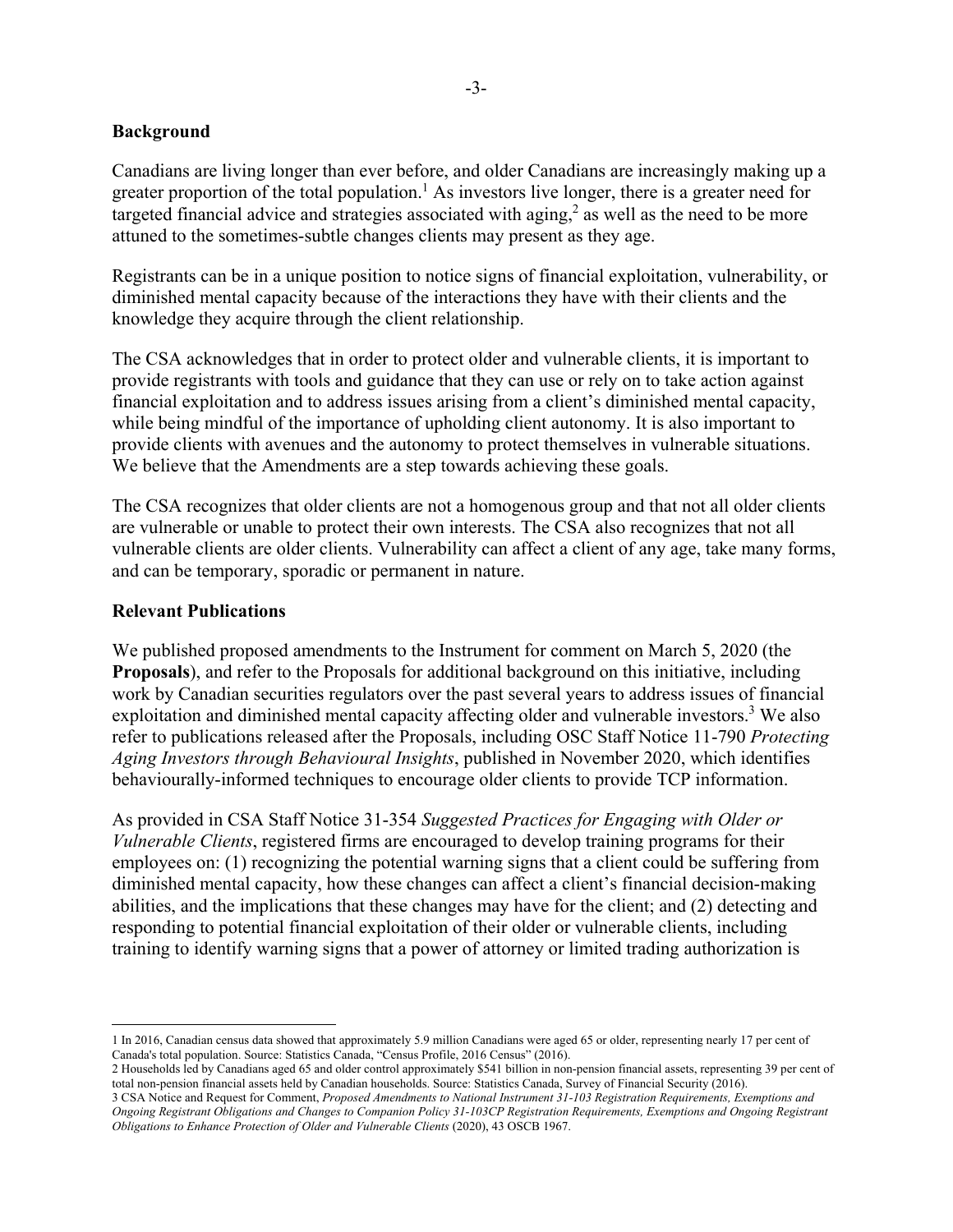being misused to exploit a client. Such training will assist firms in meeting their obligations set out in subsection 11.1(2) of the Rule.

The Autorité des marchés financiers also refers registrants operating in Quebec to Bill 101, An Act to strengthen the fight against maltreatment of seniors and other persons of full age in vulnerable situations as well as the monitoring of the quality of health services and social services<sup>4</sup> that was introduced in Québec on June 9, 2021. The amendments introduced by this bill will impact the financial sector and therefore the registrants operating in Quebec. Accordingly, once the bill is assented to, the Autorité des marchés financiers will propose further amendments to NI 31-103 in order to harmonize the definition of "vulnerable client" with the definition of "person in a vulnerable situation" found in this Act.

## **Summary of Written Comments Received by the CSA**

During the comment period, we received submissions from 27 commenters. We have considered the comments received and thank all commenters for their input. A summary of comments, together with our responses, is set out in Annex A of this notice. The names of commenters are contained in Annex B of this notice.

Copies of the comment letters were posted on the following websites:

- the Alberta Securities Commission at www.albertasecurities.com
- the Autorité des marchés financiers at www.lautorite.qc.ca
- the Ontario Securities Commission at www.osc.ca

## **Summary of Changes**

In developing the Amendments, we carefully reviewed the comments we received on the Proposals. We found some of the comments recommending changes to be persuasive and revised the Proposals accordingly, and made other drafting changes which are intended to clarify the interpretation of the new requirements. As these changes are not material, we are not publishing the Amendments for a further comment period.

Key changes to the Proposals are summarized below. The changes to the Proposals and our reasons for making them are discussed in more detail in Annex A of this notice.

## *Definitions*

 The Amendments do not include a definition of "mental capacity". In lieu of a definition in the Rule, the Companion Policy includes additional guidance on factors a registrant might consider in identifying warning signs that a client lacks mental capacity to make decisions involving financial matters.

 $\overline{a}$ 4 Bill 101 was introduced during the 42nd Legislature, 1st Session of the Assemblée Nationale du Québec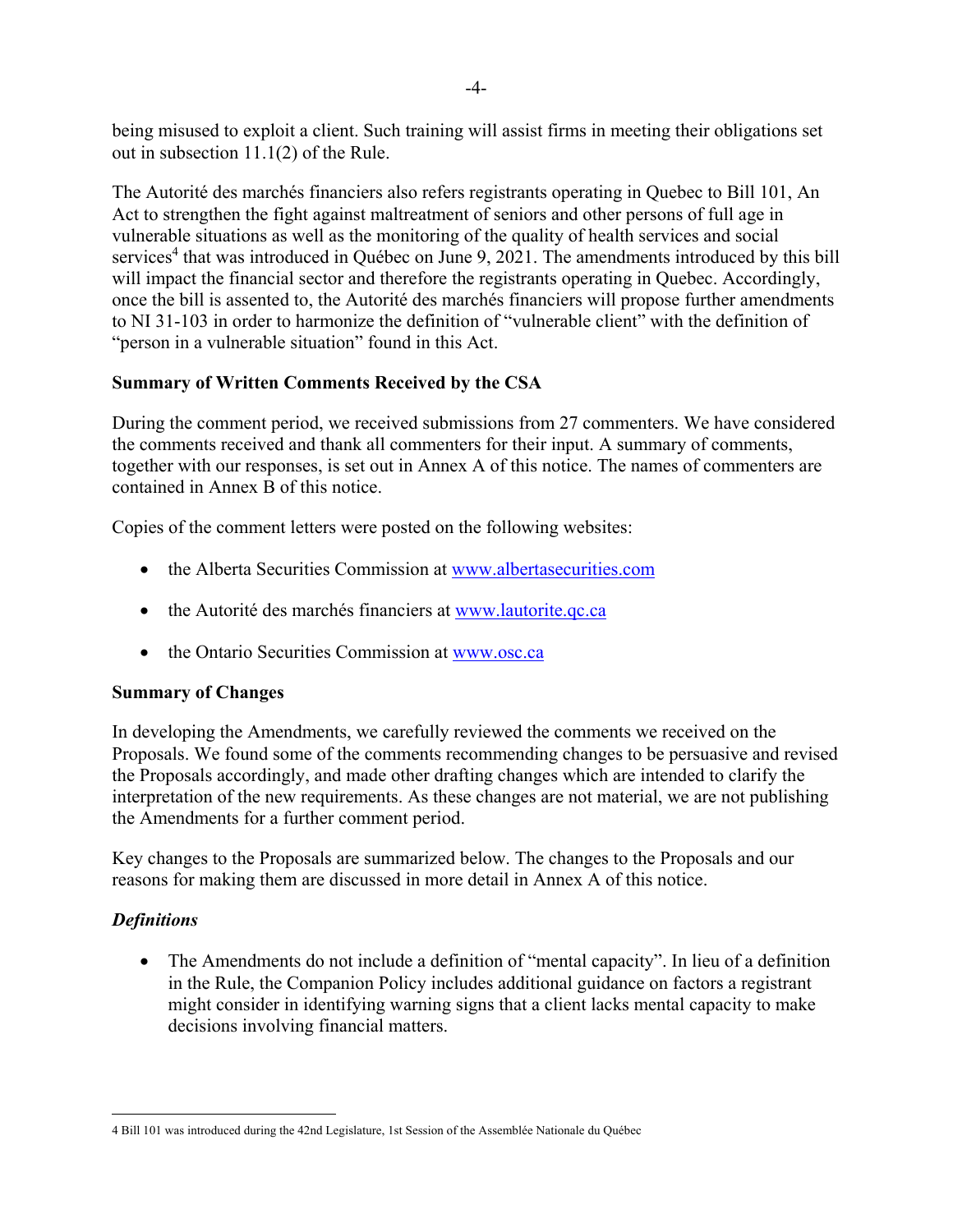- A definition of "trusted contact person" has been added as "an individual identified by a client to a registrant whom the registrant may contact in accordance with the client's written consent."
- We added guidance to clarify that the examples in the Companion Policy of warning signs that a client is being financially exploited, and signs of a lack of mental capacity of a client to make decisions involving financial matters, are not exhaustive. The guidance also provides that one sign alone may not be indicative of financial exploitation or a lack of mental capacity of a client to make decisions involving financial matters.

#### *Trusted Contact Person*

- We moved the TCP requirement from section 13.2 [*know your client*] to a new section 13.2.01 [*know your client – trusted contact person*] to clarify that a registrant is not prevented from opening or maintaining an account if a client refuses or fails to identify a TCP as long as the registrant has taken reasonable steps to obtain the TCP information concurrently with taking reasonable steps to obtain know your client (**KYC**) information. We also added guidance in the Companion Policy around collecting and updating TCP information as part of the KYC process.
- We removed the requirement that the TCP be of the age of majority or older in the TCP's jurisdiction of residence and instead added guidance in the Companion Policy to note that registrants should encourage their clients to name as the TCP an individual who is trusted, is mature and has the ability to communicate and engage in potentially difficult conversations with the registrant about the client's personal situation.
- We added guidance in the Companion Policy to clarify that, although the TCP requirement only applies with respect to clients who are individuals, a registrant is not precluded from asking for TCP information from a non-individual client that, for example, is closely held and is part of an individual's personal investment plan.
- We removed the specific list of individuals (i.e., a legal guardian of the client, an executor of an estate under which the client is a beneficiary, a trustee of a trust under which the client is a beneficiary) about whom a registrant may confirm or make inquiries with the TCP, and only retained "a legal representative of the client, if any" in the Rule. In the Companion Policy, we added guidance that a TCP could be utilized by the registrant to confirm or make inquiries about the name and contact information of a legal representative of the client, including a legal guardian of the client, an executor of an estate under which the client is a beneficiary, or a trustee of a trust under which the client is a beneficiary.
- We added guidance in the Companion Policy on updating TCP information, including with respect to clients who may have previously refused to provide TCP information.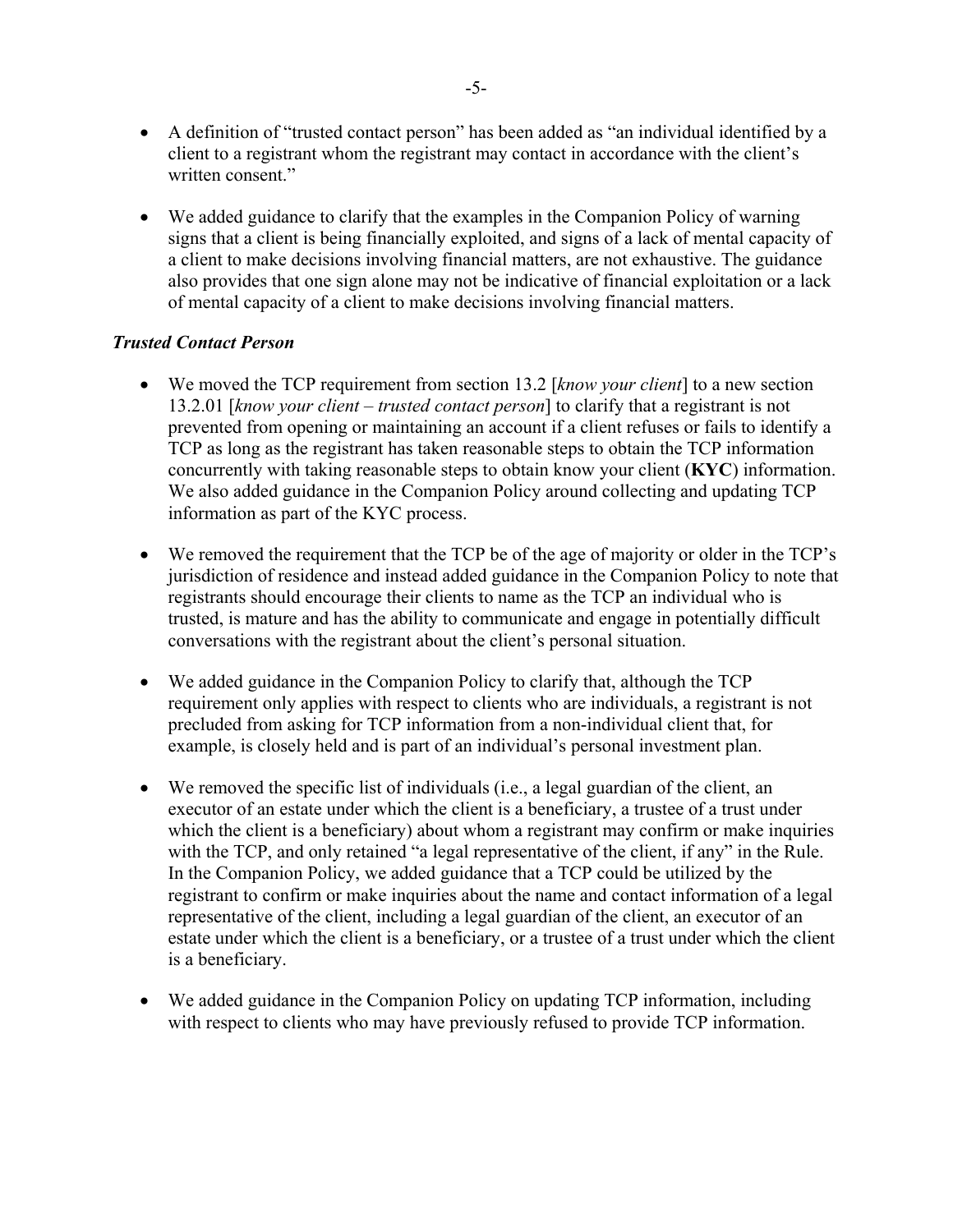## *Temporary Holds*

- We clarified in the Companion Policy that the fact that a client has not named a TCP does not preclude a registered firm from placing a temporary hold in accordance with section 13.19 [*conditions for temporary hold*].
- Paragraph  $13.19(3)(c)$  of the Rule clarifies that, where a registered firm or a registered individual places a temporary hold, the firm is required to review the relevant facts as soon as possible after placing the hold, and on a reasonably frequent basis, to determine if continuing the hold is appropriate. In the Companion Policy, we added clarifying guidance on what this review should include.
- We removed the paragraph which stated that the registered firm must "ultimately terminate the temporary hold and decide to proceed or not proceed with the purchase or sale of a security or withdrawal or transfer of cash or securities" as we believe this is implied given that holds under section 13.19 are temporary.

#### **Consequential Amendment**

As a result of moving the TCP requirement from section 13.2 [*know your client*] to a new section 13.2.01 [*know your client – trusted contact person*], a consequential amendment to paragraph 11.5(2)(l) [*general requirements for records*] was required, which now includes a reference to section 13.2.01.

#### **Transition**

The Amendments will take effect at the same time as the KYC provisions of the Client Focused Reforms (i.e., December 31, 2021).<sup>5</sup>

For clarity, there is no expectation that registrants take reasonable steps to collect TCP information from existing clients as of the effective date of the Amendments. Rather, we would expect registrants to take reasonable steps to collect TCP information from existing clients the first time they update the client's KYC information in accordance with section 13.2 [*know your client*] after December 31, 2021.

#### **Questions**

 $\overline{a}$ 

Please refer your questions to any of the following:

Deborah Gillis Senior Legal Counsel/Conseillère juridique Financial and Consumer Services Commission/Commission des services financiers et des services aux consommateurs 506-643-7112 Deborah.Gillis@fcnb.ca

<sup>5</sup> CSA Notice of Amendments to National Instrument 31-103 *Registration Requirements, Exemptions and Ongoing Registrant Obligations* and to Companion Policy 31-103CP *Registration Requirements, Exemptions and Ongoing Registrant Obligations* – Reforms to Enhance the Client-Registrant Relationship (Client Focused Reforms) (2019), 42 OSCB.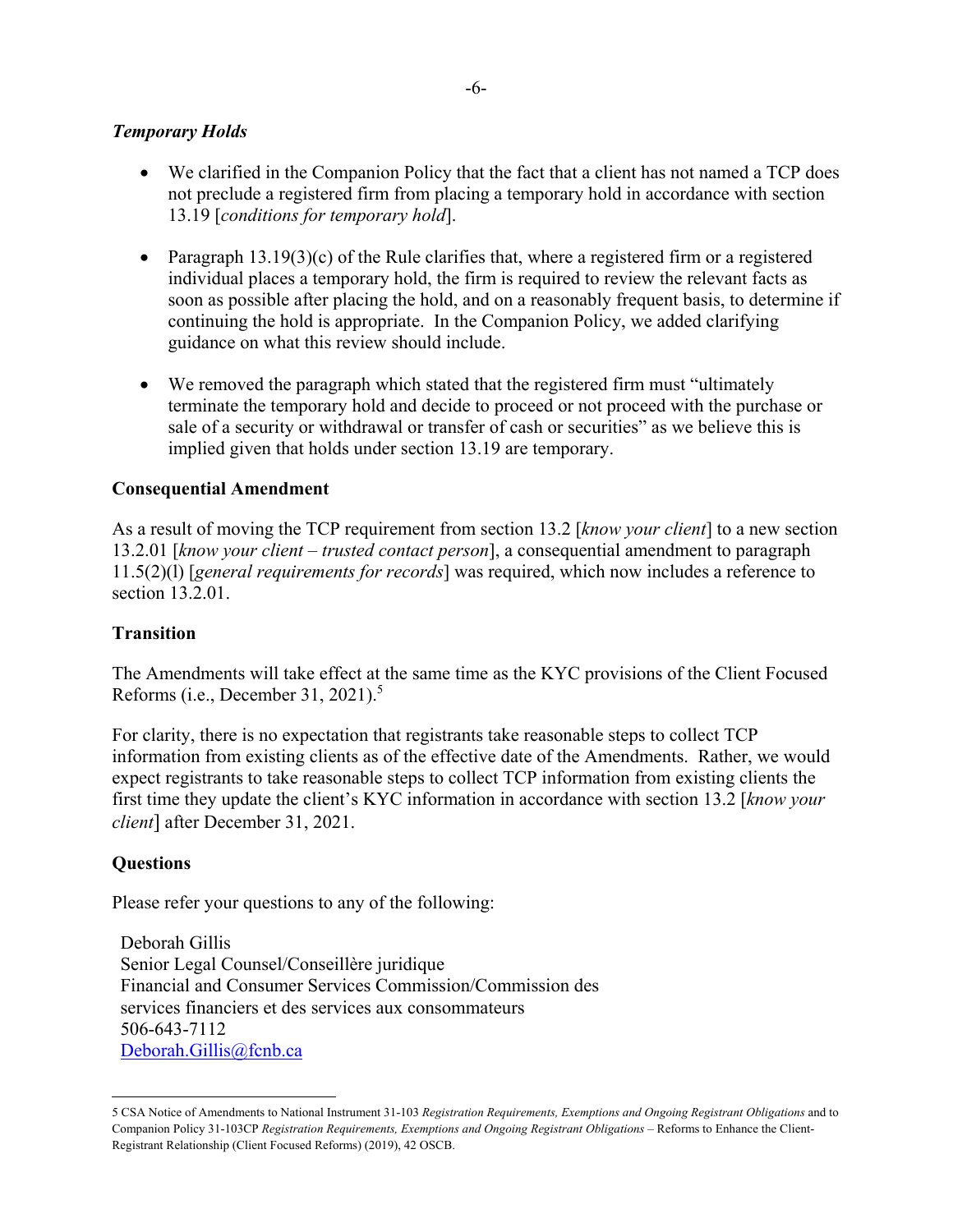Paola Cifelli Manager, Policy and Initiatives, Investor Office Ontario Securities Commission 416-263-7669 pcifelli@osc.gov.on.ca

Jennifer Lee-Michaels Senior Advisor, Policy, Investor Office Ontario Securities Commission 416-593-8155 jleemichaels@osc.gov.on.ca

Bonnie Kuhn Senior Legal Counsel, Market Regulation Alberta Securities Commission 403-355-3890 bonnie.kuhn@asc.ca

Minh-Anh Nguyen Analyste à l'encadrement des intermédiaires Direction de l'encadrement des intermédiaires Autorité des marchés financiers 514-395-0337 and 1-877-525-0337 minhanh.nguyen@lautorite.qc.ca

Anne Hamilton Senior Legal Counsel Capital Markets Regulation Division British Columbia Securities Commission 604-899-6716 and 1-800-373-6393 ahamilton@bcsc.bc.ca

Curtis Brezinski Compliance Auditor, Capital Markets Securities Division Financial and Consumer Affairs Authority of Saskatchewan 306-787-5876 curtis.brezinski@gov.sk.ca

Steve Gingera Legal Counsel Manitoba Securities Commission 204-945-5070 Steven.Gingera@gov.mb.ca